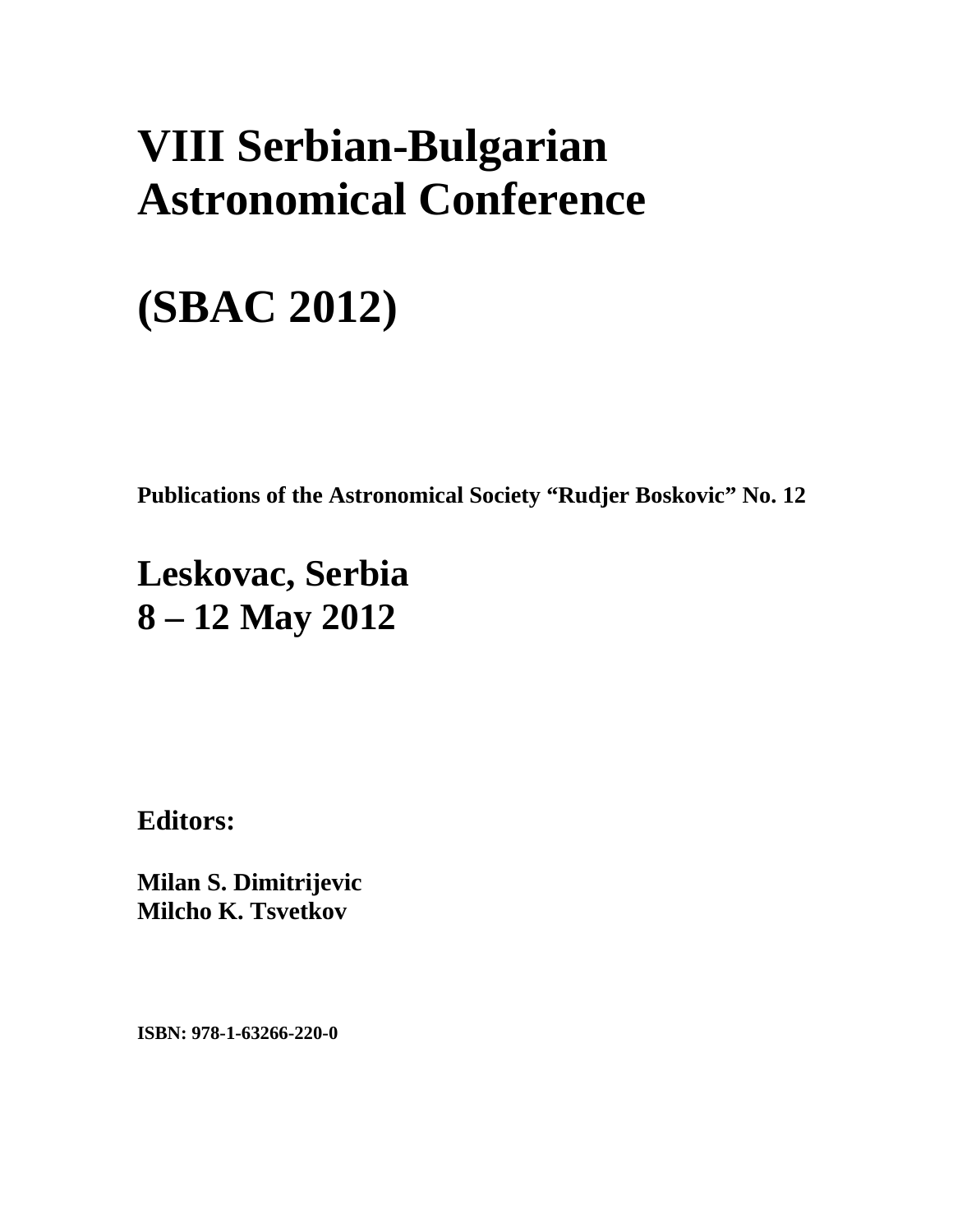**Printed from e-media with permission by:** 

Curran Associates, Inc. 57 Morehouse Lane Red Hook, NY 12571



**Some format issues inherent in the e-media version may also appear in this print version.** 

Copyright© (2012) by the Serbian Astronomical Society All rights reserved.

Printed by Curran Associates, Inc. (2014)

For permission requests, please contact the Serbian Astronomical Society at the address below.

Serbian Astronomical Society Volgina 7 11000 Belgrade Serbia

Phone: +381-11-3089-072

mdimitrijevic@aob.bg.ac.rs

#### **Additional copies of this publication are available from:**

Curran Associates, Inc. 57 Morehouse Lane Red Hook, NY 12571 USA Phone: 845-758-0400 Fax: 845-758-2634 Email: curran@proceedings.com Web: www.proceedings.com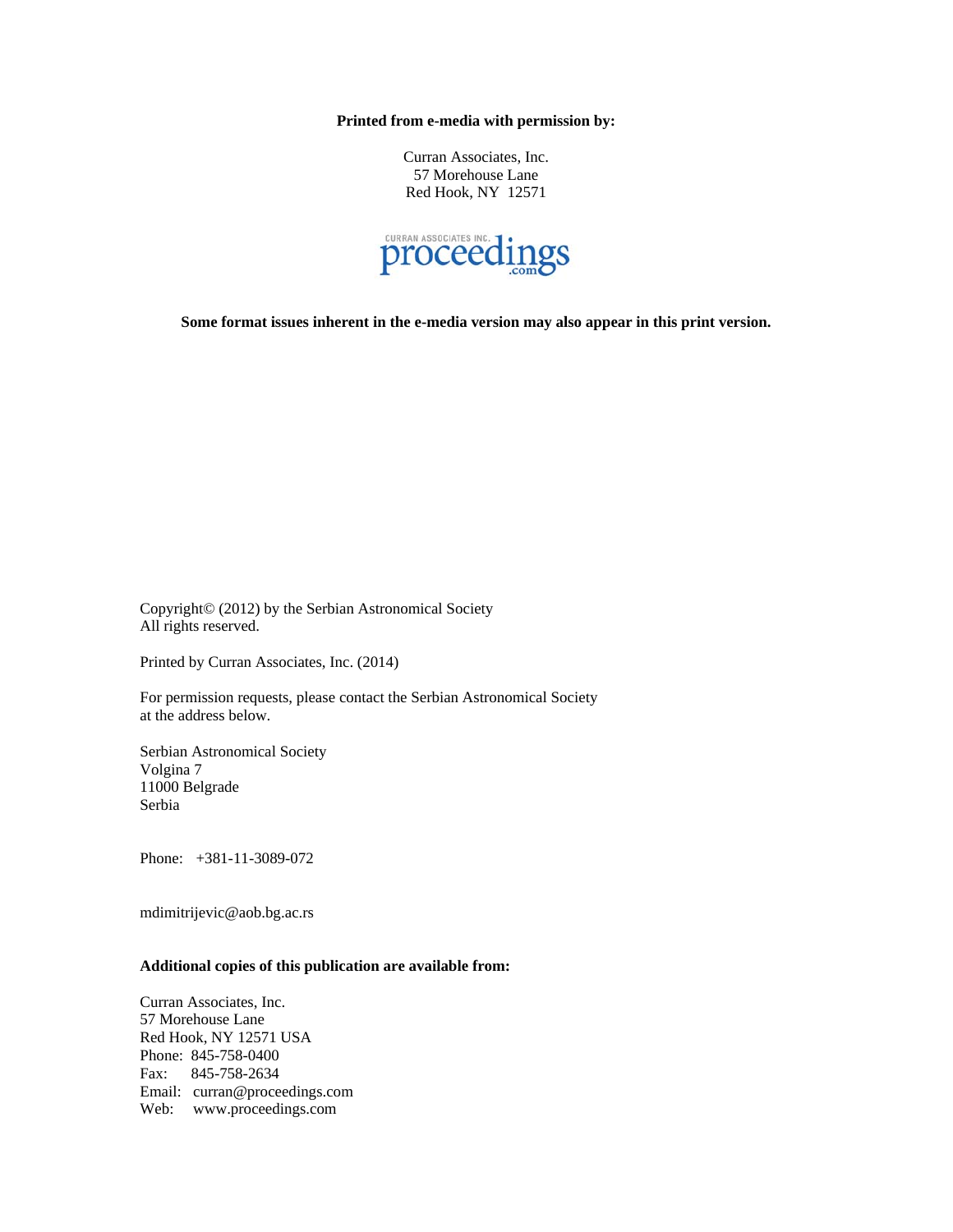### **CONTENTS**

#### **INVITED LECTURES**

| Alexandra Költzsch, Amalya Poghosyan and Valeri Hambaryan<br>ON A CYCLIC ACTIVITY AND DIFFERENTIAL ROTATION OF<br>Par 1724 = V1321 Ori                       | $\overline{7}$ |
|--------------------------------------------------------------------------------------------------------------------------------------------------------------|----------------|
| Jelena Kovačević, Luka Č. Popović, Milan S. Dimitrijević<br><b>CORRELATIONS BETWEEN SPECTRAL PROPERTIES IN AGN</b><br><b>TYPE 1: INFLUENCE OF STARBURSTS</b> | 15             |
| Georgi T. Petrov<br>LINUX ASTRONOMICAL SOFTWARE                                                                                                              | 21             |
| Georgi Petrov, Momchil Dechev, Emanouil Atanasov<br>BULGARIAN GRID, BULGARIAN VIRTUAL OBSERVATORY<br>AND SOME ASTRONOMICAL APPLICATIONS                      | 57             |
| Jan Vondrák<br><b>LONG TERM PRECESSION MODEL</b>                                                                                                             | 91             |
| <b>CONTRIBUTED PAPERS</b>                                                                                                                                    |                |
| E. Atanassov, M. Dechev, G. Petrov, A. Karaivanova, T. Gurov and                                                                                             |                |
| M. Durchova<br>HPC CLUSTER WITH GPGPU CAPABILITIES. PERFORMANCE<br>AND FEATURES EVALUATION                                                                   | 105            |
| Daniela Boneva, Lachezar Filipov, Deyan Gotchev<br>3D NUMERICAL ANALYSIS AND STRUCTURES FORMATION<br><b>IN ACCRETING WHITE DWARFS</b>                        | 113            |
| Yavor Chapanov<br><b>4-PARAMETER TRANSFORMATION OF DIGITIZED</b><br><b>ASTRONOMICAL IMAGES</b>                                                               | 121            |
| Luka Cirić and Dušan Cirić<br><b>RELATIVE EXISTENCE OF PHYSICAL OBJECTS</b>                                                                                  | 127            |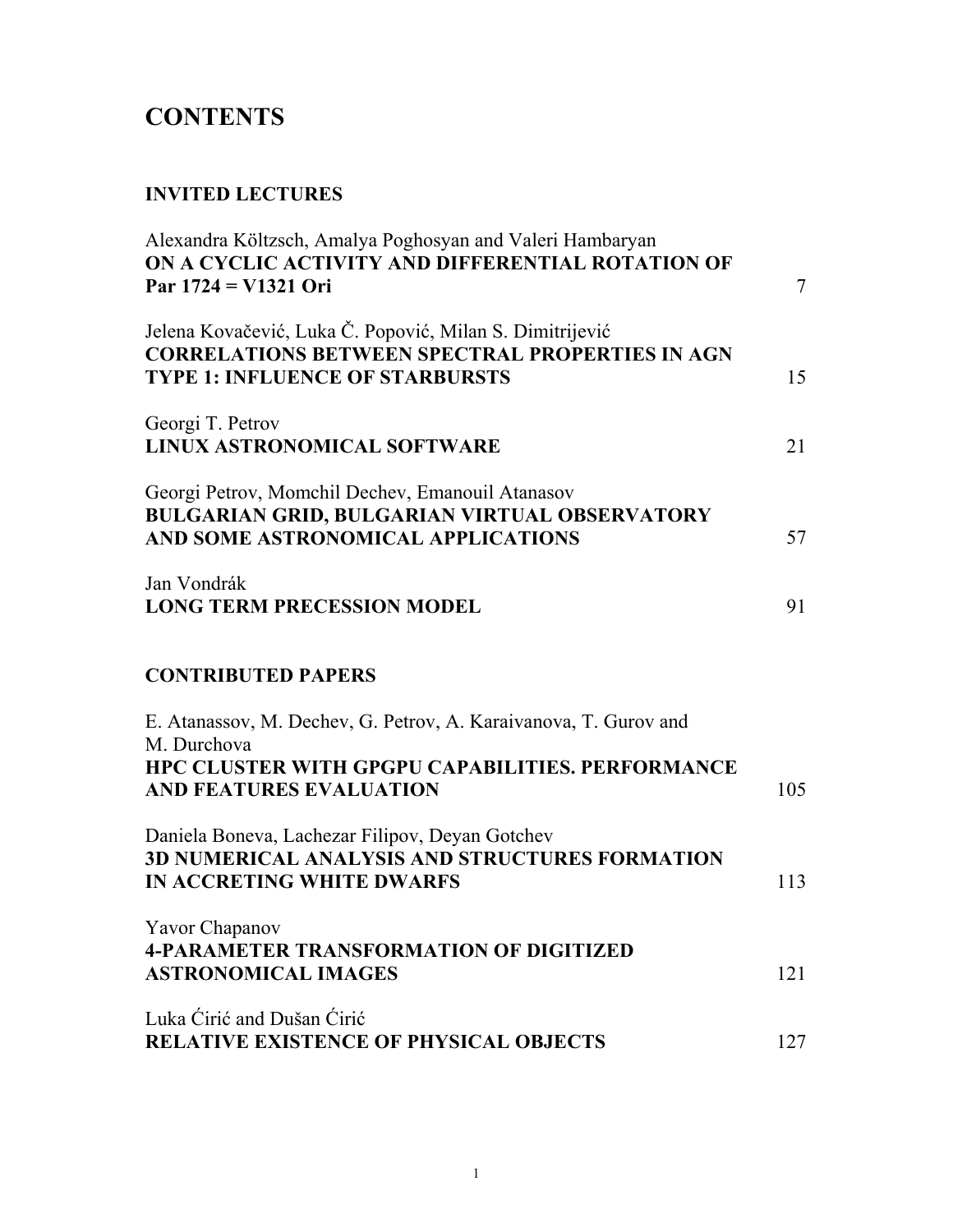| Zorica Cvetković, Goran Damljanović, Rade Pavlović<br>MORE ACCURATE FOCAL LENGTH DETERMINATION FOR<br>THE ROZHEN 2 m TELESCOPE                                                          | 135 |
|-----------------------------------------------------------------------------------------------------------------------------------------------------------------------------------------|-----|
| M. Dechev, K. Koleva, M. S. Madjarska, P. Duchlev, J.-C. Vial,<br>E. Buchlin                                                                                                            |     |
| <b>KINEMATICS OF A LOOP-LIKE ERUPTIVE PROMINENCE AS</b><br><b>OBSERVED BY AIA/SDO</b>                                                                                                   | 143 |
| Milan S. Dimitrijević<br><b>SOCIETY OF ASTRONOMERS OF SERBIA 2008-2011</b>                                                                                                              | 153 |
| Milan S. Dimitrijević<br>TEN YEARS OF THE SCIENTIFIC SOCIETY "ISAAC NEWTON"<br>AND OF "YUGOSLAVIA" BRANCH OF THE INTERNATIONAL<br><b>ASTRONOMICAL INSTITUTE ISAAC NEWTON OF CHILE</b>   | 173 |
| Milan S. Dimitrijević<br><b>ACTIVITIES OF PARTICIPANTS OF THE PROJECTS 146001</b><br>AND 176002 "INFLUENCE OF COLLISIONAL PROCESSES ON<br>THE ASTROPHYSICAL PLASMA SPECTRA" - 2010-2011 | 189 |
| Milan S. Dimitrijević, Magdalena Christova, Zoran Simić,<br>Andjelka Kovačević, Sylvie Sahal-Bréchot<br>ON THE STARK BROADENING OF B IV SPECTRAL LINES                                  | 205 |
| Dimo Dimov and Milan S. Dimitrijević<br><b>IMAGE PROCESSING SUGGESTIONS FOR ASTRONOMICAL</b><br><b>MULTIEXPOSURE WIDE FIELD PLATES</b>                                                  | 219 |
| Sava Donkov, Orlin Stanchev, Todor Veltchev<br><b>MODELING OF MOLECULAR CLOUDS WITH FORMATION</b><br>OF PRESTELLAR CORES                                                                | 239 |
| Daniela Kirilova, Mariana Panayotova<br><b>INHOMOGENEOUS BARYOGENESIS MODEL AND</b><br><b>ANTIMATTER IN THE UNIVERSE</b>                                                                | 249 |
| Žarko Mijajlović, Aleksandar Simonović, Nadežda Pejović<br>A METHOD FOR ENHANCED IMAGE PROCESSING AND<br><b>SEARCH FOR VARIABLE STARS</b>                                               | 257 |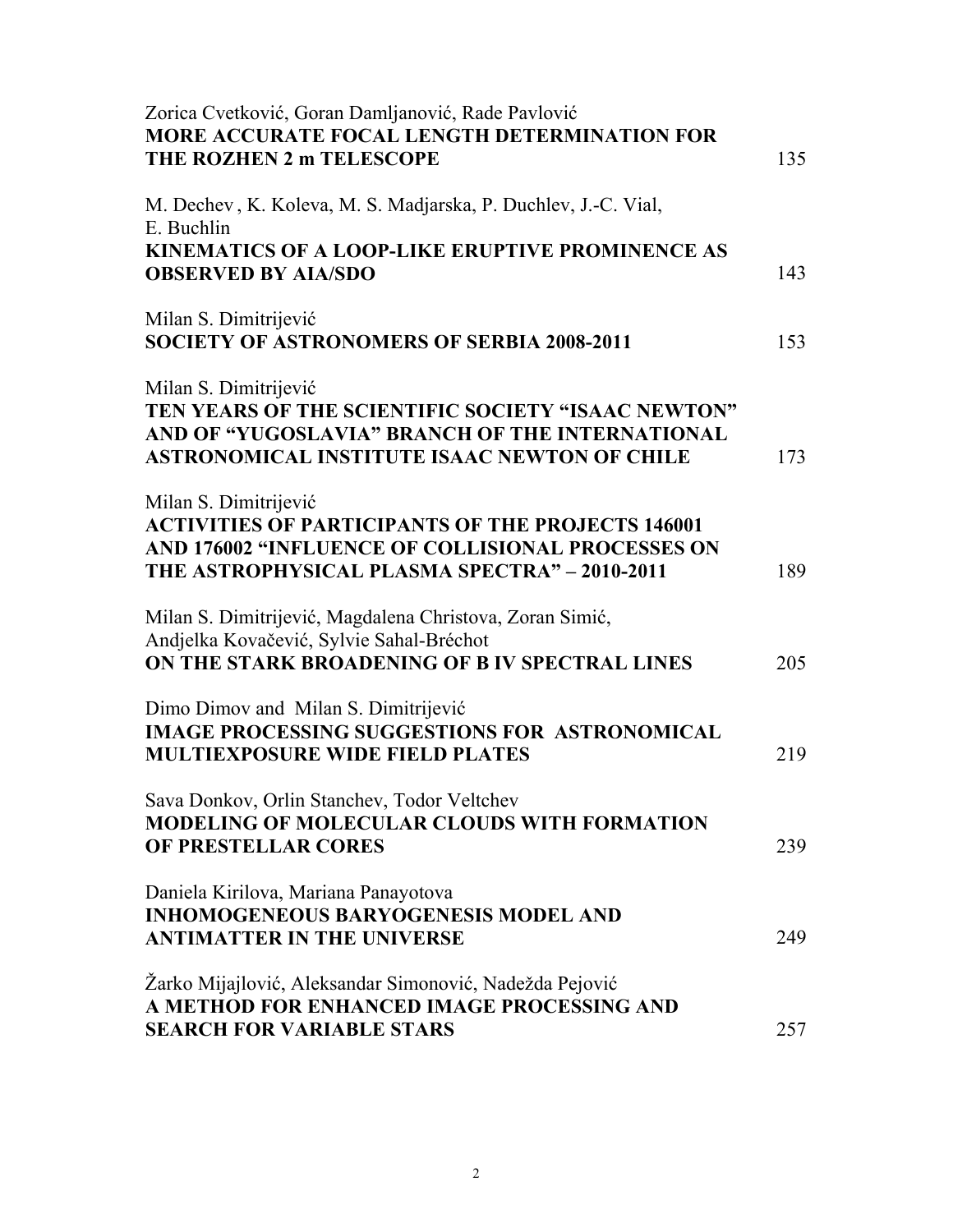| Ivana S. Milić and Goran Damljanović<br><b>OBSERVATIONS OF ERS FROM ICRF2 LIST USING ASV 60 cm</b><br><b>AND ROZHEN 2 m TELESCOPES</b>                                                                 | 263 |
|--------------------------------------------------------------------------------------------------------------------------------------------------------------------------------------------------------|-----|
| Petko Nedialkov, Antoniya Valcheva, Evgeni Ovcharov and<br>Yanina Metodieva<br>WIDE-FIELD STELLAR PHOTOMETRY WITH THE 50/70 cm<br><b>SCHMIDT TELESCOPE OF NAO ROZHEN</b>                               | 271 |
| Grigor B. Nikolov, Mary Kontizas, Anastasios Dapergolas,<br>Maya K. Belcheva, Valery K. Golev and Ioannis Bellas-Velidis<br><b>DISTRIBUTION OF STARS IN MAGELLANIC CLOUDS' STAR</b><br><b>CLUSTERS</b> | 279 |
| Plamen Nikolov, Tanyu Bonev, Nikola Petrov, Pawel Rudawy,<br>Bogdan Rompolt, Petar Duchlev<br>FINE STRUCTURE OSCILLATIONS OF A QUIESCENT<br><b>PROMINENCE</b>                                          | 283 |
| Aleksandra Nina<br>PERTURBATIONS OF THE TERRESTRIAL LOW IONOSPHERE<br><b>CAUSED BY SOLAR FLARES</b>                                                                                                    | 289 |
| Slobodan Ninković, Milan Stojanović, Zorica Cvetković<br>THE KINEMATICS OF STARS FROM THE SOLAR<br><b>NEIGHBOURHOOD</b><br><b>CASE OF THE TWO DISC COMPONENTS</b>                                      | 297 |
| Georgi Petrov, Michel Dennefeld<br>ON THE COMPOSITE NATURE OF THE GALAXY NGC 5929                                                                                                                      | 303 |
| N. Petrov, P. Duchlev, K. Koleva, M. Dechev<br><b>PROMINENCE ERUPTION ON 22 AUGUST 2006 OBSERVED</b><br>WITH THE H <sub>a</sub> CORONAGRAPH IN NAO ROZHEN                                              | 321 |
| Lyuba Slavcheva-Mihova<br><b>BAR PARAMETERS IN SEYFERT AND INACTIVE GALAXIES</b>                                                                                                                       | 329 |
| V. A. Srećković, A. A. Mihajlov, Lj. M. Ignjatović, M. S. Dimitrijević,<br>A. Metropoulos<br>THE MANIFESTATIONS OF THE NON-SYMMETRIC                                                                   |     |
| <b>ION-ATOM ABSORPTION PROCESSES IN THE SOLAR</b><br>ATMOSPHERES IN UV AND VUV REGION                                                                                                                  | 333 |